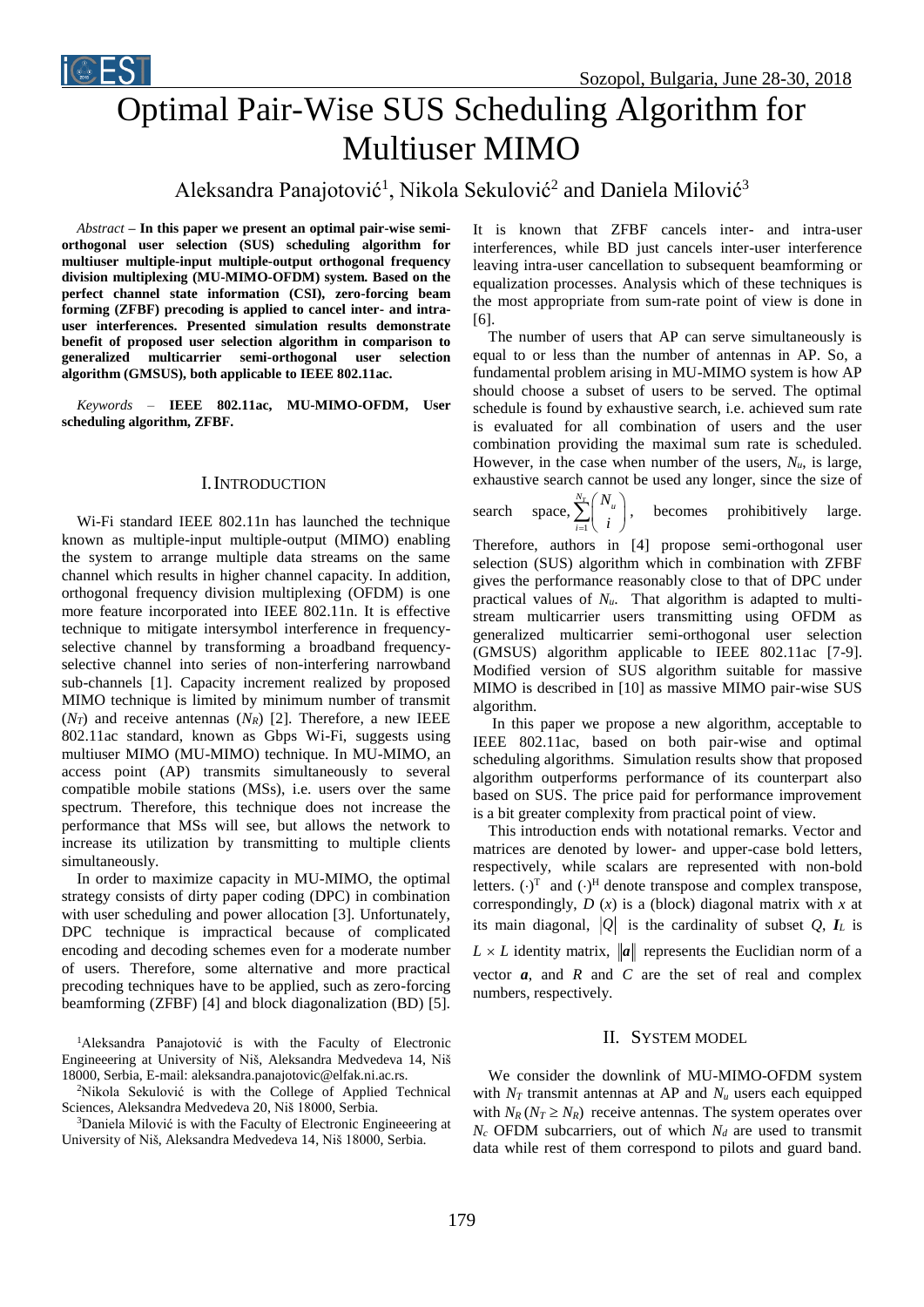

Let  $\mathbf{H}_{u}[q] \in C^{N_R \times N_T}$  represents MIMO propagation channel between AP and *u*-th user over *q*-th subcarrier. Singular value decomposition (SVD) applied on  $\mathbf{H}_{u}[q]$  results into

$$
\mathbf{H}_{u}\left[q\right] = \mathbf{U}_{u}\left[q\right]\mathbf{\Sigma}_{u}\left[q\right]\mathbf{V}_{u}^{H}\left[q\right],\tag{1}
$$

where  $\mathbf{U}_{u}\left[q\right] = \left[\mathbf{u}_{u,1}\left[q\right],\mathbf{K}\right], \mathbf{u}_{u,N_{R}}\left[q\right]\right] \in C^{N_{R} \times N_{R}}$ and  $\left[ q\right] =\left| {\right.}{\left. {{{\bf{v}}_{u,1}}\left[ q \right]},{\rm K}} \right.,{{\bf{v}}_{u,N_T}}\left[ q \right]\right| \in {C^{N_T \times N_T}}$  $\mathbf{V}_{u} [q] = [\mathbf{v}_{u,1} [q], \mathbf{K}, \mathbf{v}_{u, N_T} [q]] \in C^{N_T \times N_T}$  are unitary matrices containing the left and the right singular vectors of  $\mathbf{H}_{u}$  [q] and  $\Sigma_{\mu}[q] = D(\sigma_{\mu,1}[q], K, \sigma_{\mu, N_R}[q]) \in R^{N_R \times N_T}$  $\sum_{\mu} [q] = D(\sigma_{\mu,1}[q], K, \sigma_{\mu,N_{\mu}}[q]) \in R^{N_R \times N_T}$  is a diagonal matrix which elements on main diagonal are singular values of  $\mathbf{H}_{u}[q]$ . In order to eliminate interference ZFBF postprocessing is applied at receiver, so now the equivalent channel matrix for *u*-th user on *q*-th subcarrier is defined as

$$
\mathbf{\hat{H}}_{u}[q] = \mathbf{U}_{u}^{H}[q] \mathbf{H}_{u}[q] = \Sigma_{u}[q] \mathbf{V}_{u}^{H}[q]. \tag{2}
$$

Since  $N_R \leq N_T$  and  $\mathbf{H}_{\mu}[q]$  is full rank matrix,  $\Sigma_{\mu}[q]$  contains  $N_R$  non zero values, so there is a potential to transport  $N_R$ spatial streams. By treating each spatial stream as a virtual user with single antenna, now the system can be considered as a multiuser multiple-input single-output (MU-MISO) with  $K = N_u N_R$  virtual users. Now, equivalent channel gain corresponding to *k*-th virtual user on *q*-th subcarrier is  $\mathbf{H}_k^{\mathbf{b}}[q] = \sigma_k[q] \mathbf{v}_k^H[q], \text{ where } k = n + (n-1)N_R$ and  $n \in 1, N_R$ . Assuming perfect frequency synchronization between transmitter and receiver and a cyclic prefix duration exceeding the channel delay spread, the received signal at the *k*-th virtual user on subcarrier *q* for an arbitrary OFDM symbol may be written as

$$
\mathcal{Y}_{k}[q] = \mathbf{\hat{H}}_{k}[q] \mathbf{x}_{k}[q] + \eta_{k}[q], k = \{1, \mathbf{K}, N_{u} N_{R}\},
$$
 (3)

where  $\mathbf{x}_{k}[q] \in C^{N_{T} \times 1}$  is the vector of transmitted symbol from AP antenna on subcarrier q.  $\mathcal{H}_{k}[q]$  is *n*-th element of vector  $\mathbf{W}_{\mu} [q] = \mathbf{U}_{\mu}^H [q] \mathbf{\eta}_{\mu} [q]$ , where  $\mathbf{\eta}_{\mu} [q]$  is a zero-mean circularly symmetric complex Gaussian vector with covariance matrix  $\mathbf{R}_{\eta} = \sigma_{\eta}^2 \mathbf{I}_{N_R}$ . Since  $\mathbf{U}_{\mu} [q]$  is unitary matrix, it holds  $\mathcal{H}_{\!\!\!\mu}\left[q\right]$ :  $CN\!\left(0,\sigma_{\eta}^{2}\mathbf{I}_{N_{_{R}}}\right)$ . *R*

In downlink scenario with large number of users, the AP serves users with favourable channel conditions. Let  $Q = \{u_1, K, u_{|Q|}\}$  be the subset of those virtual users which be served by AP in a given time slot. Now, let define matrix collecting the channel coefficient of selected virtual users on subcarrier *q* as  $\left[ \, q \, \right] \! = \! \left[ \, \mathbf{h}_{\scriptscriptstyle u_1}^{ \mathrm{\scriptscriptstyle T} } \, \big[ \, q \, \big] \mathrm{K} \; \mathbf{h}_{\scriptscriptstyle u_{\scriptscriptstyle [Q]}}^{ \mathrm{\scriptscriptstyle T} } \, \big[ \, q \, \big] \, \right] \ \ \in C^{|\mathcal{Q}| \times N_T}$  $\hat{\mathbf{H}}_{Q}^{k}[q] = \left[\mathbf{h}_{u_{1}}^{T}[q] \mathbf{K} \mathbf{h}_{u_{|Q|}}^{T}[q]\right]^{T} \in C^{|Q| \times N_{T}}$ . To totally suppress multiuser interference, linear precoding has to be carried out as

$$
\mathbf{x}[q] = \mathbf{W}_Q[q] \mathbf{P}_Q^{1/2}[q] \mathbf{s}_Q[q],\tag{4}
$$

Sozopol, Bulgaria, June 28-30, 2018

where  $\left[ q\right] = \mid \mathbf{w}_{u_{1}}\left[ q\right]$ K  $\mathbf{w}_{u|_{\alpha}}\left[ q\right] \mid \in C^{N_{\gamma}}$ *Q*  $\mathbf{W}_{Q}\left[q\right]=\left[\mathbf{w}_{u_{1}}\left[q\right]\mathbf{K}|\mathbf{w}_{u|_{Q}}\right]\left[q\right]\right]\in C^{N_{T}\times\left|Q\right|}$ is ZFBF precoding matrix on subcarrier *q*,  $\left[ q\right] = D\Big( P_{_{_{\mathit{u}_1}}}\big[ q\big],\!{\rm K}\; , P_{_{\mathit{u}\left|_{\mathit{Q}}\right|}}\big[ q\big]\!\Big) \cdot$  $P_{Q}[q] = D[P_{u_{1}}[q], K, P_{u_{2}}[q]] \in R^{|Q| \times |Q|}$  is power allocation matrix which satisfies  $\sum \|\mathbf{w}_{u_i}[q]\|^2 P_{u_i}[q]$ *i i i*  $\sum_{u_i \in Q} \left\| \mathbf{w}_{u_i} \left[ q \right] \right\|^{2} P_{u_i} \left[ q \right] = \frac{1}{N}$  $\sum_{u_i \in O} \left\| \mathbf{w}_{u_i} \left[ q \right] \right\|^2 P_{u_i} \left[ q \right] = \frac{P_T}{N_d}, \text{ with } P_T$ being total power available for all subcarriers and  $\left[ q\right] = \left| \begin{array}{c} s_{u_{1}} \left[ q\right]$ K  $\begin{array}{c} s_{u|_{0}} \left[ q\right] \end{array} \right| \in C^{\left| \mathcal{Q}\right| \times 1}$ *Q*  $\mathbf{S}_{Q}[q] = \left[s_{u_{1}}[q]\mathbf{K} \ s_{u_{q|Q}}[q]\right]^{T} \in C^{|Q| \times 1}$  being the vector which contains the information symbols sent to users from selected group *Q*. After pre- and post-processing, the received signal for selected virtual user  $u_i \in Q$  on subcarrier q can be presented as

$$
\mathcal{Y}_{n_i} [q] = \sqrt{P_{u_i} [q]} s_{u_i} [q] + \mathcal{V}_{n_i} [q], \qquad (5)
$$

where optimal value of  $P_{u_i}[q]$ , obtained to provide maximum capacity, can be found using waterfilling method [4].

## III. OPTIMAL PAIR-WISE SUS ALGORITHM

The optimal scheduled user group can be found through exhaustive search. Such approach is not acceptable when number of users is large, especially when users are equipped with more than one antenna. Therefore, design of applicable scheduling algorithm is important issue in MU-MIMO systems. In [10], authors point out that the complexity of pairwise SUS algorithm is smaller than its traditional counterpart [4]. For that reason, in this paper we propose optimal pairwise SUS algorithm based on both pair-wise SUS algorithm and exhaustive search. The steps of the optimal pair-wise SUS algorithm are:

**Step 1:** Initialization

$$
Q_0 = \{1, K, K\},
$$
 (6)

$$
i = 1.\t\t(7)
$$

**Step 2:** Determine the degrees of orthogonality,  $\beta_{l,p}$ , between all virtual user pairs  $l \neq p$ :

$$
\beta_{l,p} = \frac{\left| \mathbf{\hat{H}}_l^{\rho} \mathbf{\hat{H}}_p^{\sigma} \right|}{\left\| \mathbf{\hat{H}}_l^{\rho} \right\| \left\| \mathbf{\hat{H}}_p^{\rho} \right\|} . \tag{8}
$$

**Step 3:** Find the pair  $P_i$  from  $Q_{i-1}$  with the smallest degree of orthogonality

$$
P_i = \{l, p\} = \underset{l, p \in Q_{i-1}}{\arg} \max \beta_{l, p} . \tag{9}
$$

**Step 4:** Select *i*-th virtual user to be eliminated as follows

$$
\pi(i) = \underset{r \in P_i}{\arg \min} \|\mathbf{H}_r\| \tag{10}
$$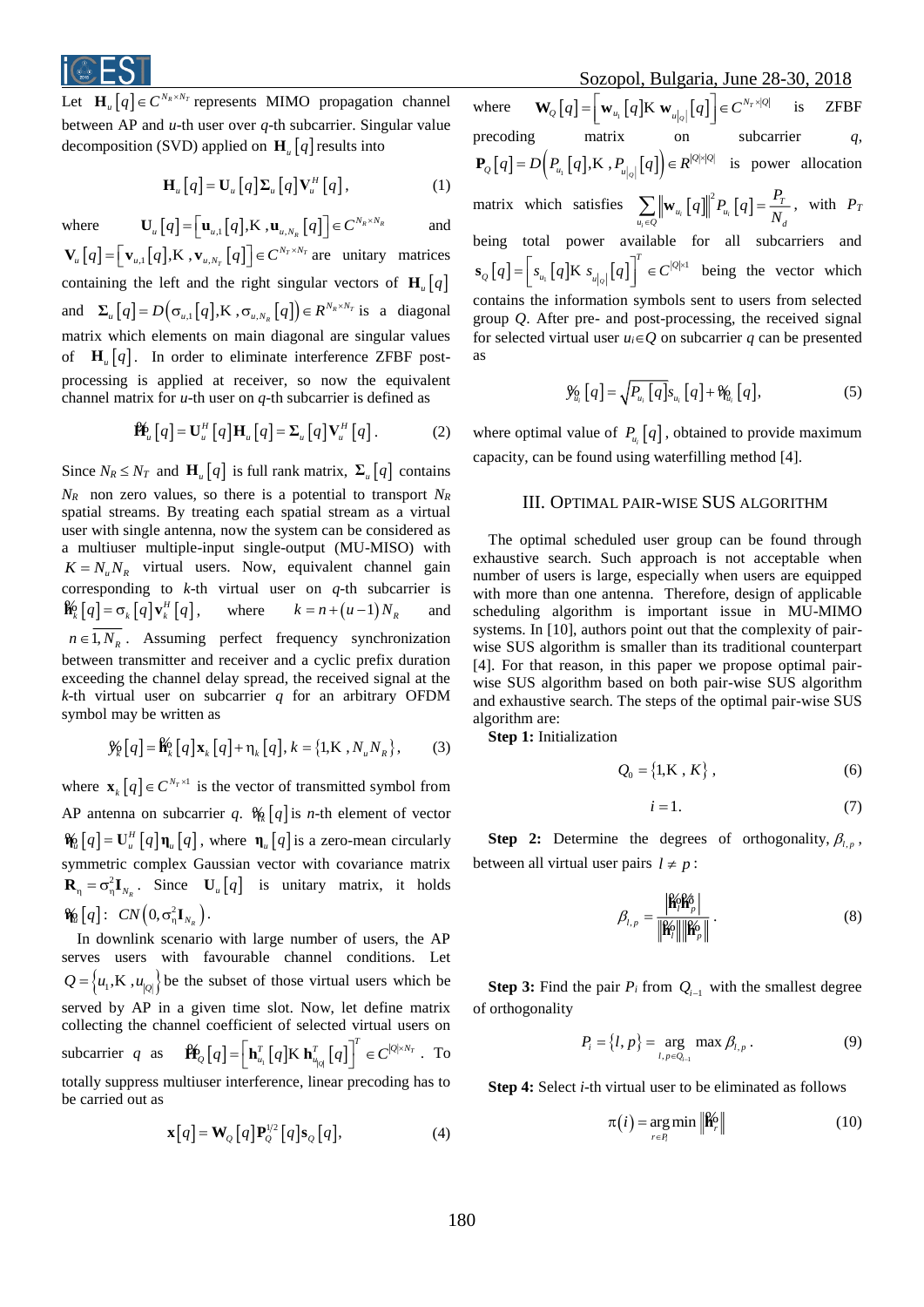

$$
Q_i = \left\{ m \in Q_{i-1} \middle| m \neq \pi(i) \right\},\tag{11}
$$

$$
i \leftarrow i+1. \tag{12}
$$

If  $|Q_{i-1}| > N_T$ , go to Step 3.

**Step 5:** Apply exhaustive search, i.e. calculate the realized throughput for all combination of virtual users selected in Step 4 and find the combination providing maximal throughput.

$$
Q_{opt} = \underset{S \subset Q_{i-1}}{\arg \max} T(S). \tag{13}
$$

In IEEE 802.11ac system, only finite set of transmission modes, which consist of a combination of modulation alphabet and coding rate (MCS), is available [9]. Consequently, once the group of virtual users has been selected, fast link adaptation (FLA) carries out a procedure to allocate MCS to users in order to maximize system throughput while satisfying predetermined quality of service (QoS) constraints. Usually, QoS constraint is in the form of an outage probability of target packet error rate ( $PER<sub>0</sub>$ ). Since system packet error rate (PER) depends on the allocated MCS, the received SNR, packet length and channel realization, derivation and evaluation of analytical expression for PER is a awkward task. This problem can be solved using a look-up table which maps all those parameters onto a single link quality metrics (LQM) which is then associated to PER value. In this paper, LQM known as effective SNR (SNReff) is used [11]. Namely, the optimal MCS for particular conditions in the channel is determined using SNReff.

#### IV. NUMERICAL RESULTS

In order to show advantage of the proposed optimal pairwise SUS scheduling algorithm in throughput point of view, this section presents simulation results obtained using parameters from IEEE 802.11ac standard. System operates on 5.25GHz carrier frequency with bandwidth of 20MHz that is divided into  $N_c = 64$  subcarriers out of which  $N_d = 52$  are used to carry data while the rest correspond to pilot signals and guard intervals. The AP has  $N_T = 4$  transmit antennas, while all users are equipped with  $N_R = 2$  receive antennas. Channel profile B from [12] is used in the simulations testbed to generate a space-time-frequency-selective fading channel. The values of parameters for FLA are taken from Table I in [9].

Figures 1 and 2 present the system throughput as a function of average received SNR for MU-MIMO-OFDM in B channel which characterizes environment with little-to-moderate frequency selectivity. System throughput results achieved serving homogenous users selected by optimal pair-wise SUS algorithm are compared with ones achieved using GMSUS algorithm [9]. The GMSUS algorithm is built on SUS algorithm described in [4]. Namely, it is enhanced version of SUS algorithm suitable for IEEE 802.11ac. Parameter  $\theta$ defines degree of orthogonality between selected virtual users. It has been shown that  $\theta$  in range [0.4-0.6] maximizes sumrate capacity [9]. In adaptive GMSUS algorithm, appropriate

# Sozopol, Bulgaria, June 28-30, 2018

new value of  $\theta$  that maximizes system throughput is selected



Fig. 1. Throughput comparison for different user scheduling algorithms for  $N_u = 3$  users

for each considered value of SNR. It is evident that optimal



Fig. 2. Throughput comparison for different user scheduling algorithms for  $N_u = 10$  users

pair-wise SUS algorithm provides the highest throughput for small and moderate SNR, while for large SNR the best throughput performance is achieved using adaptive GMSUS. It is known, that maximal data rate per spatial stream in IEEE 802.11ac system is 78Mbps. Therefore, maximal throughput that can be realized in considered IEEE 802.11ac system is  $4*78Mb/s = 312 Mb/s$ . It has to be highlighted that maximal throughput can be achieved with optimal pair-wise SUS algorithm for large SNR even in a case when system should serve small number of users. In addition, it can clearly be noticed that existence of more users in the system, for all